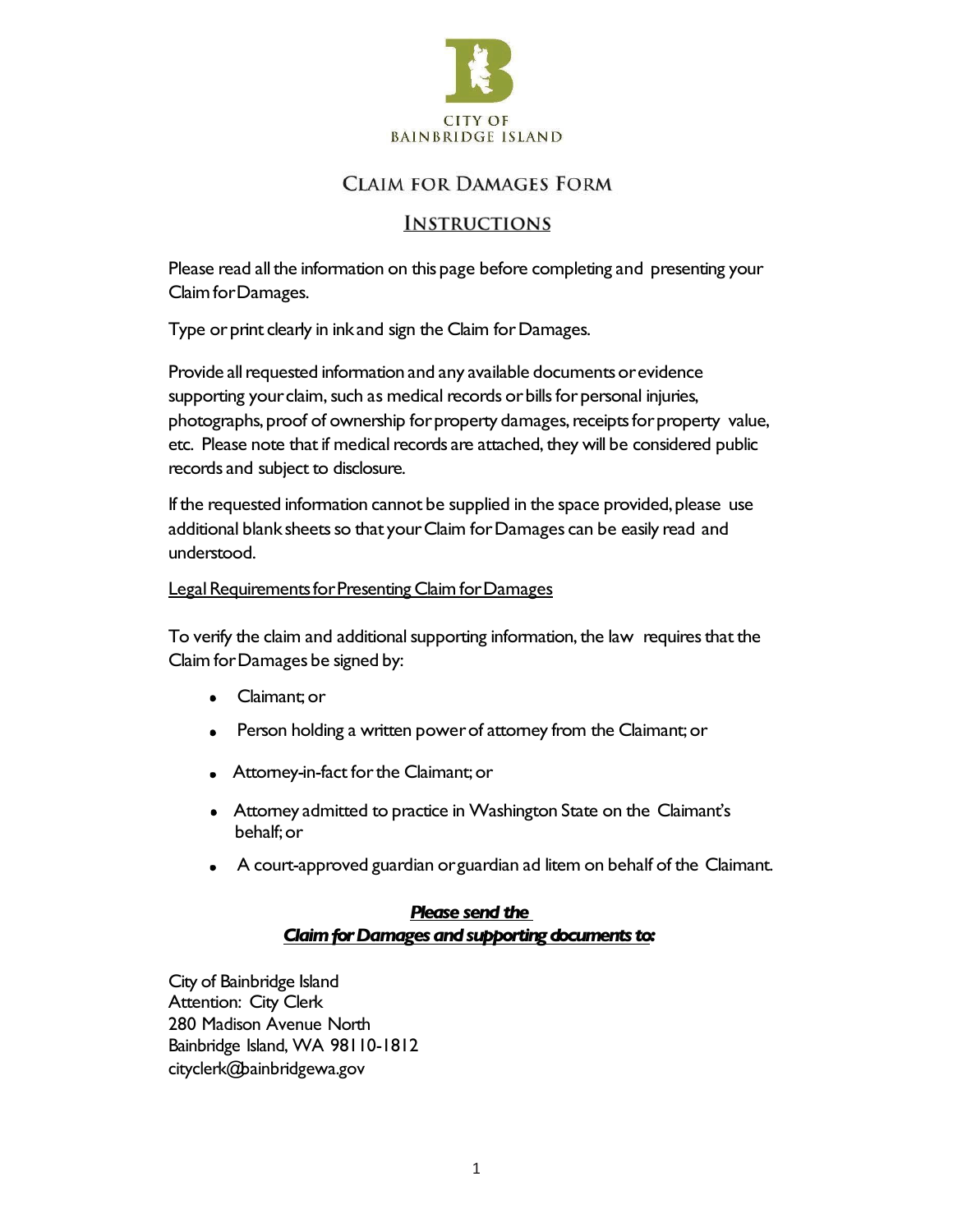

# **CLAIM FOR DAMAGES FORM**

| <b>Claimant Information</b>                                                                                                                                                                                                                                                                                                                                                                                                                                                |
|----------------------------------------------------------------------------------------------------------------------------------------------------------------------------------------------------------------------------------------------------------------------------------------------------------------------------------------------------------------------------------------------------------------------------------------------------------------------------|
| Claimant's name<br>Date of Birth <b>Constant Constant Constant Constant Constant Constant Constant Constant Constant Constant Constant Constant Constant Constant Constant Constant Constant Constant Constant Constant Constant Constant Constant </b>                                                                                                                                                                                                                    |
| Current residential address and a contract of the contract of the contract of the contract of the contract of the contract of the contract of the contract of the contract of the contract of the contract of the contract of                                                                                                                                                                                                                                              |
|                                                                                                                                                                                                                                                                                                                                                                                                                                                                            |
| Residential address at the time of the incident (if different from current address):                                                                                                                                                                                                                                                                                                                                                                                       |
| Claiment's daytime phone number (work, home, or cell) __________________________                                                                                                                                                                                                                                                                                                                                                                                           |
|                                                                                                                                                                                                                                                                                                                                                                                                                                                                            |
| <b>Incident Information</b>                                                                                                                                                                                                                                                                                                                                                                                                                                                |
| Date of the incident: Time Time ampm                                                                                                                                                                                                                                                                                                                                                                                                                                       |
| If the incident occurred over a period of time, date of first and last occurrences:                                                                                                                                                                                                                                                                                                                                                                                        |
|                                                                                                                                                                                                                                                                                                                                                                                                                                                                            |
| Location of incident: <u>www.community.com and including</u>                                                                                                                                                                                                                                                                                                                                                                                                               |
| ,我们也不会有什么。""我们的人,我们也不会有什么?""我们的人,我们也不会有什么?""我们的人,我们也不会有什么?""我们的人,我们也不会有什么?""我们的人<br>Name, addresses and telephone numbers of all persons involved in or witness to this incident:                                                                                                                                                                                                                                                                                          |
| Name of all our employees having knowledge of this incident:                                                                                                                                                                                                                                                                                                                                                                                                               |
| <u> 1989 - John Harry Harry Harry Harry Harry Harry Harry Harry Harry Harry Harry Harry Harry Harry Harry Harry</u><br>Name addresses and telephone numbers of all individuals not already identified above that have<br>lanowledge regarding the issues involved in this incident or knowledge of the daimant's resulting<br>damages. Please indude a brief description as to the nature and extent of each person's<br>Imowledge. Attach additional sheets if necessary. |
|                                                                                                                                                                                                                                                                                                                                                                                                                                                                            |